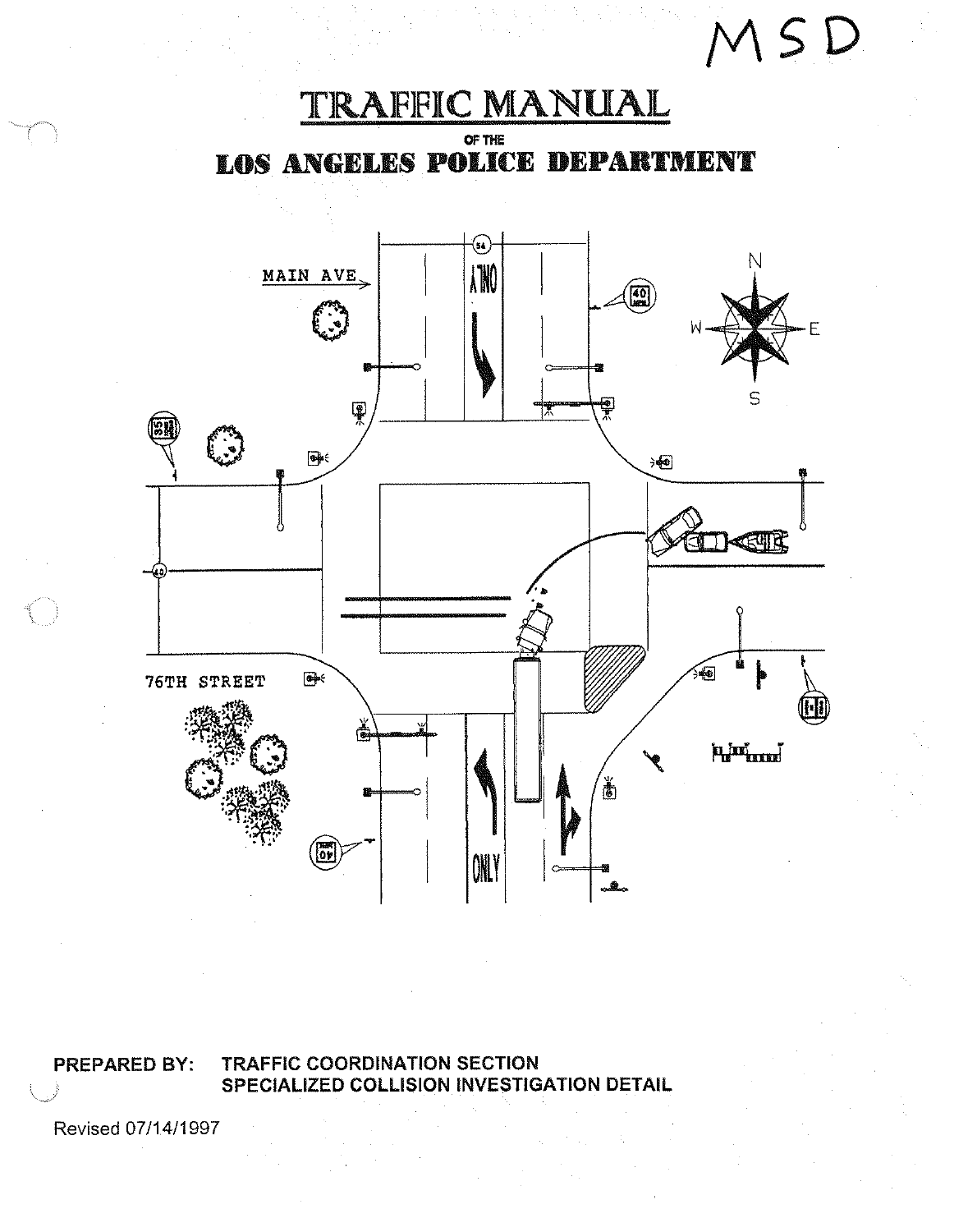a ng pangalawang pang

O)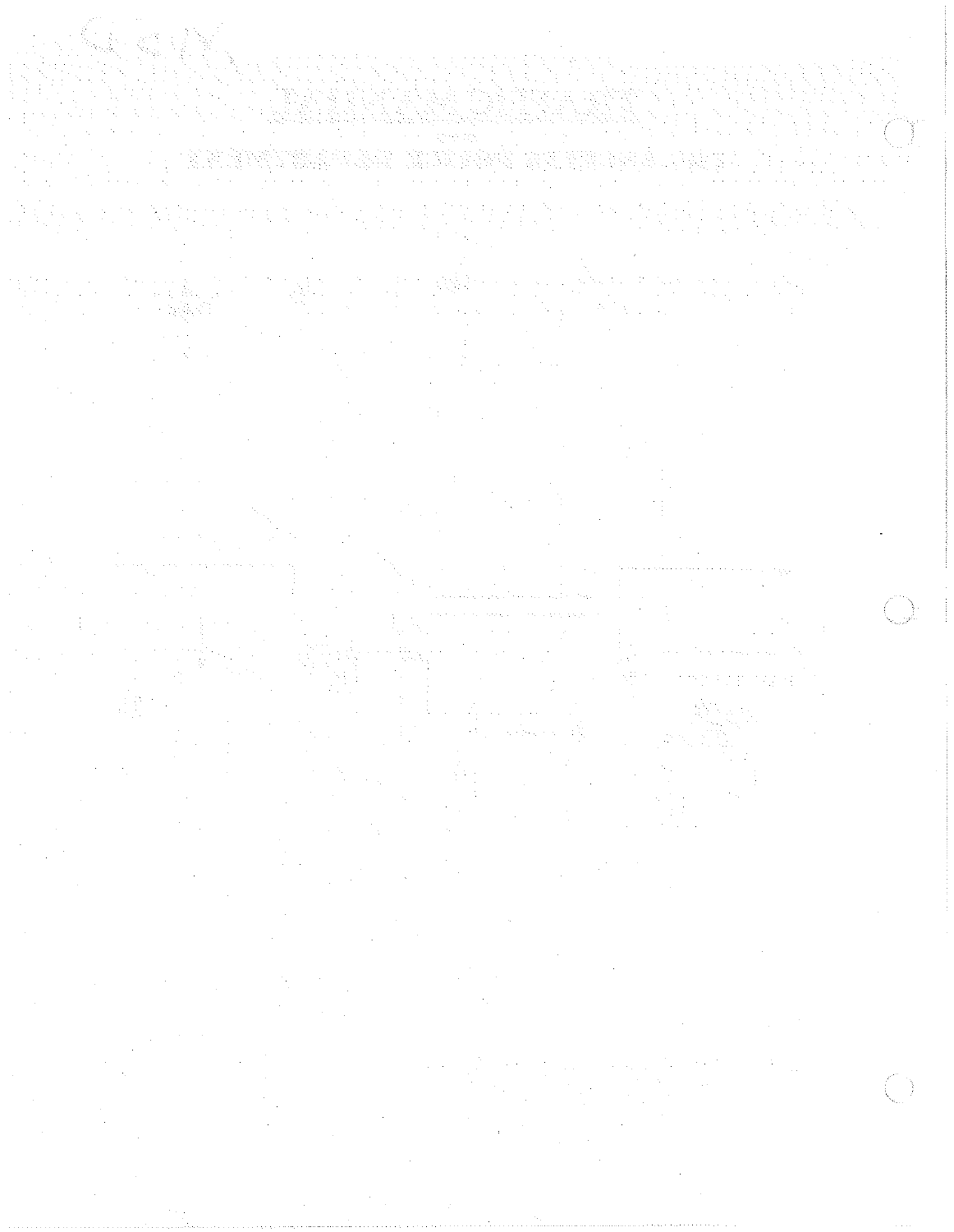#### **VOLUME 0**

#### **GENERAL PROVISIONS**

| Distribution of the Department Traffic Manual 0/106 |  |
|-----------------------------------------------------|--|
|                                                     |  |

# **VOLUME 1**

#### **CITING GUIDELINES**

# **GENERAL TRAFFIC ENFORCEMENT POLICY**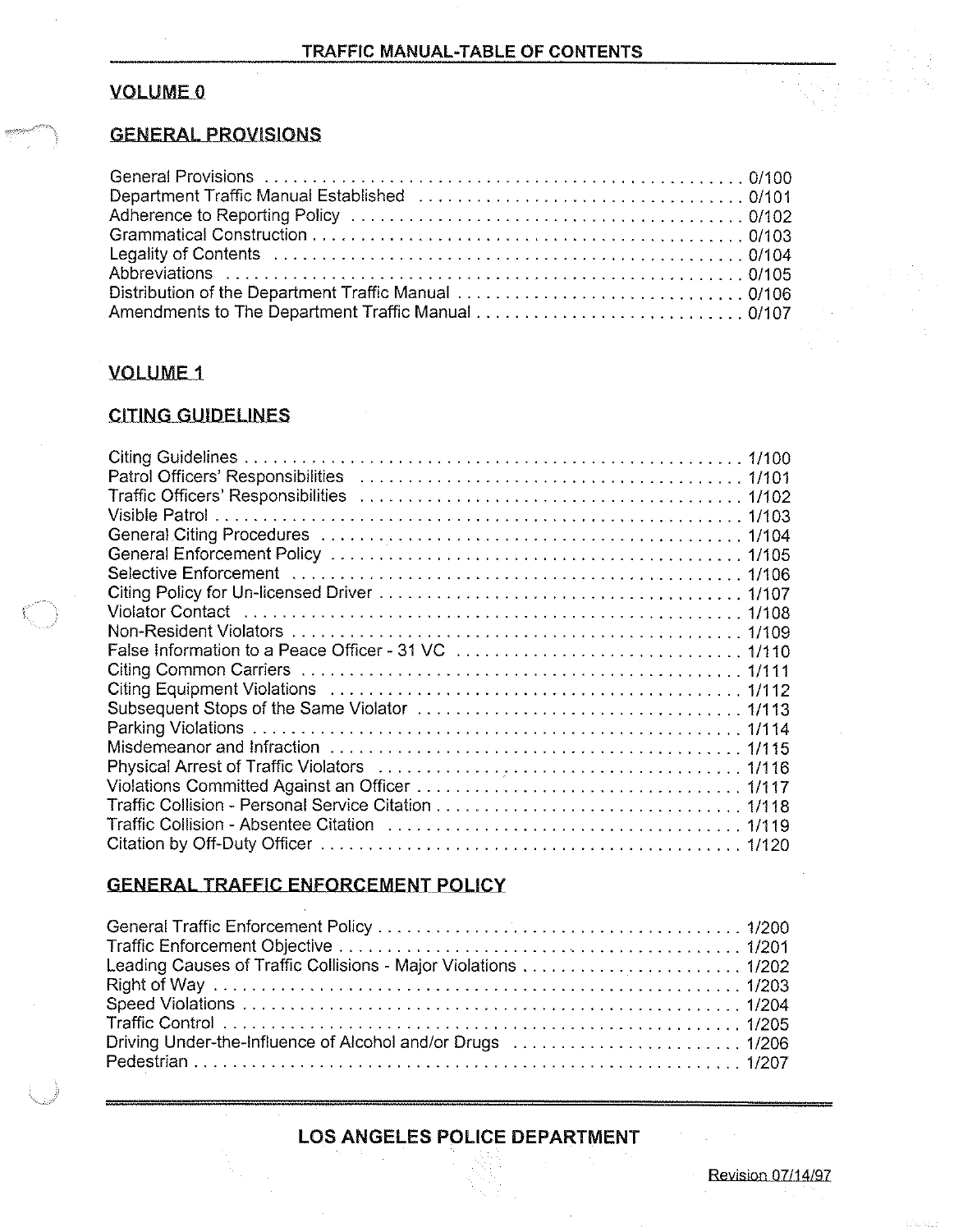# CITING INSTRUCTIONS

### **VOLUME 2**

#### **ADMONISHING ARRESTEE**

# DRIVING UNDER-THE-INFLUENCE (DUI)

| Establishing Driving in DUI Collision Cases (and the context of the context of 2/205) |  |
|---------------------------------------------------------------------------------------|--|
|                                                                                       |  |
|                                                                                       |  |
|                                                                                       |  |
|                                                                                       |  |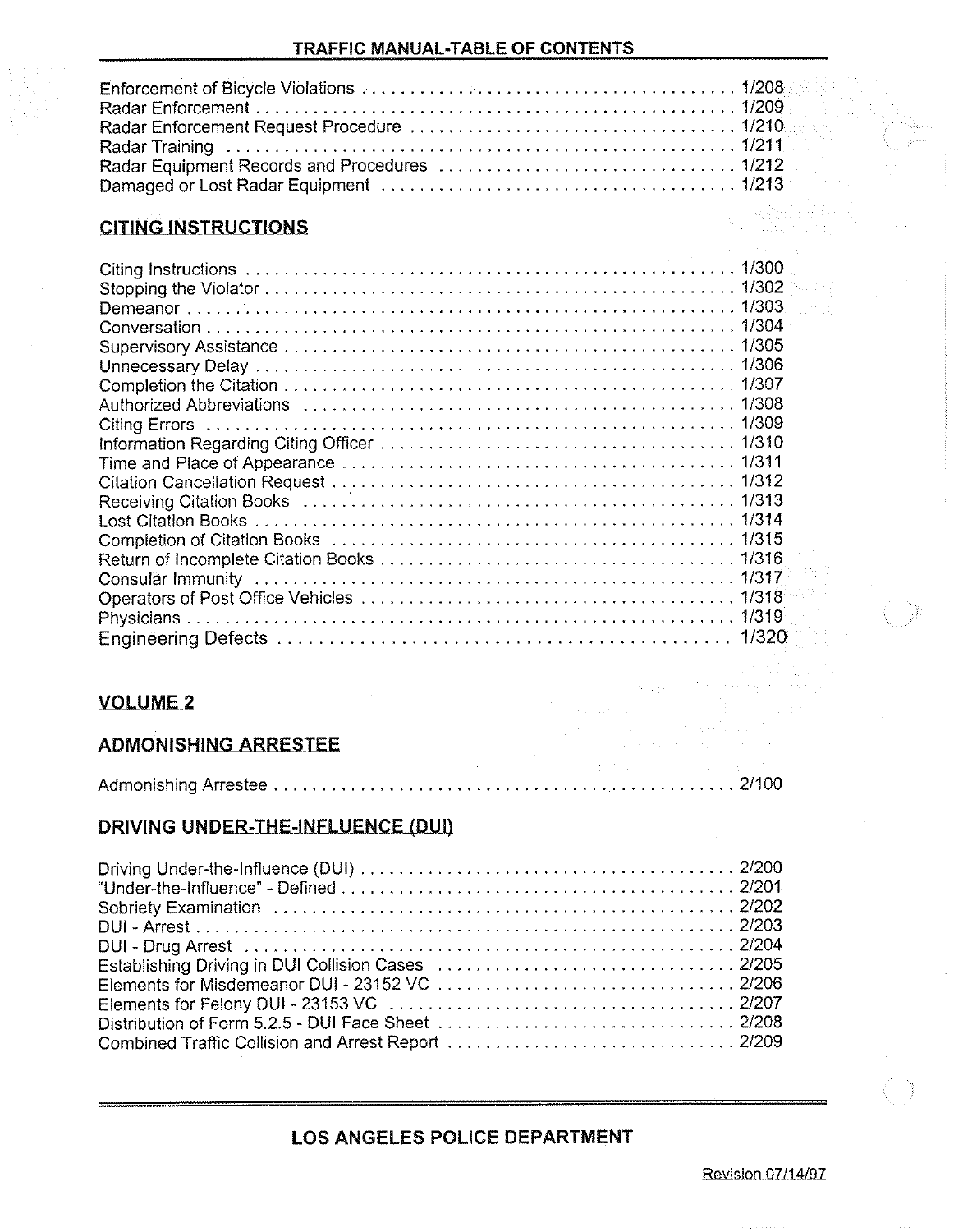#### **REQUESTING CHEMICAL TESTS - 13353 VC**

| Presence of Attorney During Chemical Tests - 23157(4) VC  2/301             |  |
|-----------------------------------------------------------------------------|--|
|                                                                             |  |
|                                                                             |  |
|                                                                             |  |
|                                                                             |  |
|                                                                             |  |
|                                                                             |  |
|                                                                             |  |
| Administrative Per Se Order of Suspension (California Residents)  2/310     |  |
| Administrative Per Se Order of Suspension (Non-California Residents)  2/311 |  |
|                                                                             |  |

# DRIVING UNDER-THE-INFLUENCE (DUI) ARREST REPORT, FORM 5.2.5

|                                    | Source of Activity et respectively respectively and the source of Activity respectively. |  |
|------------------------------------|------------------------------------------------------------------------------------------|--|
|                                    |                                                                                          |  |
|                                    |                                                                                          |  |
|                                    |                                                                                          |  |
|                                    |                                                                                          |  |
|                                    |                                                                                          |  |
|                                    |                                                                                          |  |
|                                    |                                                                                          |  |
|                                    |                                                                                          |  |
|                                    |                                                                                          |  |
| $\mathbb{Z}^{\mathbb{Z}^{\infty}}$ |                                                                                          |  |
|                                    |                                                                                          |  |
|                                    |                                                                                          |  |

# SPECIAL CIRCUMSTANCES

| Arrest of Postal Employee (and account to the contract of Postal Employee (b) and the contract of the contract $2/503$ |  |
|------------------------------------------------------------------------------------------------------------------------|--|
|                                                                                                                        |  |
|                                                                                                                        |  |
|                                                                                                                        |  |
| Responsibility for Custody of Arrestee's Property (and accommodation of 2/507)                                         |  |
|                                                                                                                        |  |

#### TRAFFIC BOOKINGS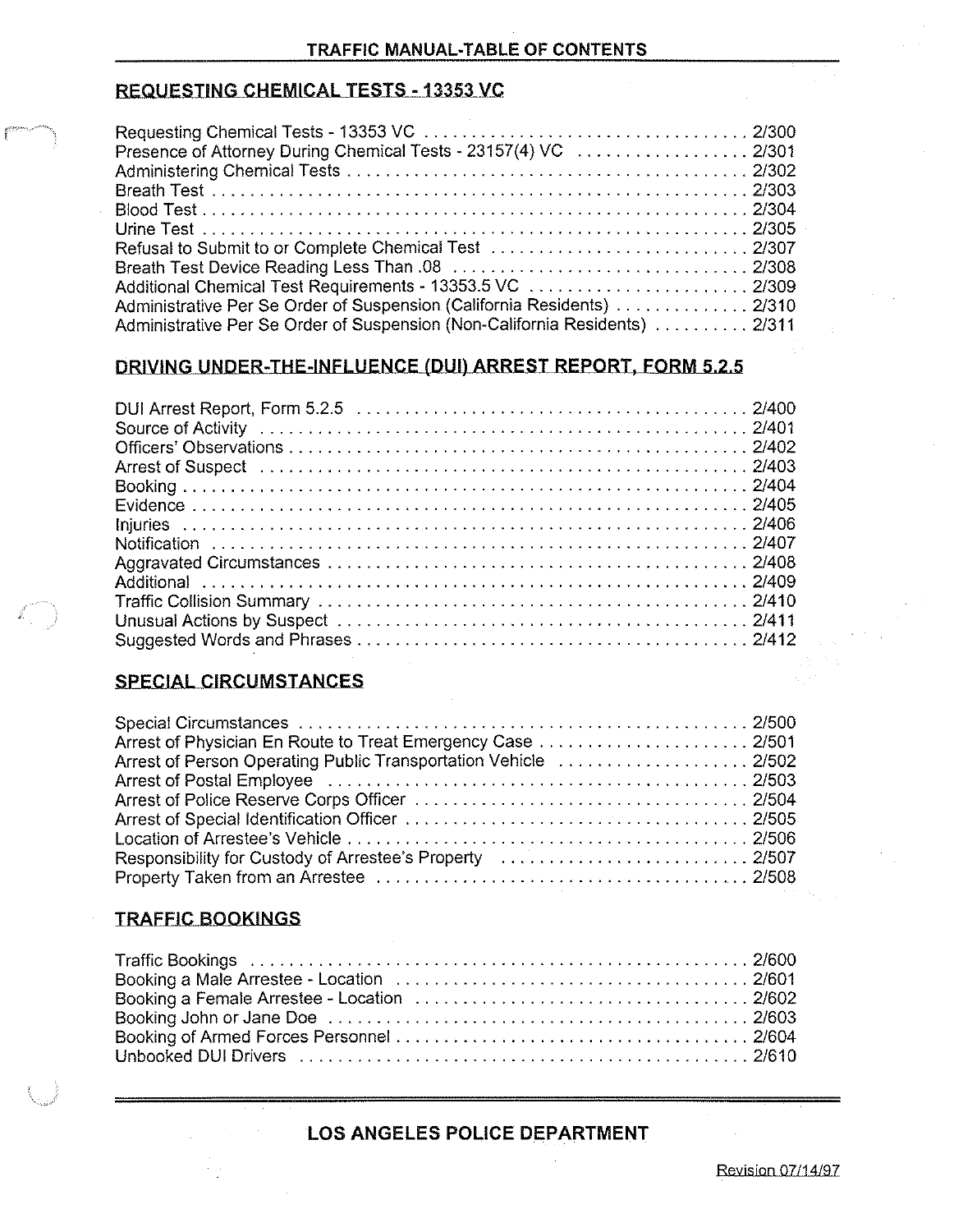| Booking Juvenile Arrestee (and account of the contract of the contract of the state of the state of the state of the state of the state of the state of the state of the state of the state of the state of the state of the s |  |
|--------------------------------------------------------------------------------------------------------------------------------------------------------------------------------------------------------------------------------|--|

# **VOLUME 3**

# **DEFINITIONS**

| <b>Street</b> |  |
|---------------|--|
|               |  |
| Vehicle       |  |
|               |  |
|               |  |

# TRAFFIC COLLISION REPORTING POLICY

| Traffic Collision Report (Scale Diagram with Verbatim Statements) 3/202 |  |
|-------------------------------------------------------------------------|--|
| Traffic Collision Report (Sketch with Paraphrased Statements) 3/203     |  |
|                                                                         |  |
| Property Damage Only (PDO) - City Property Involved (CPI) 3/205         |  |
|                                                                         |  |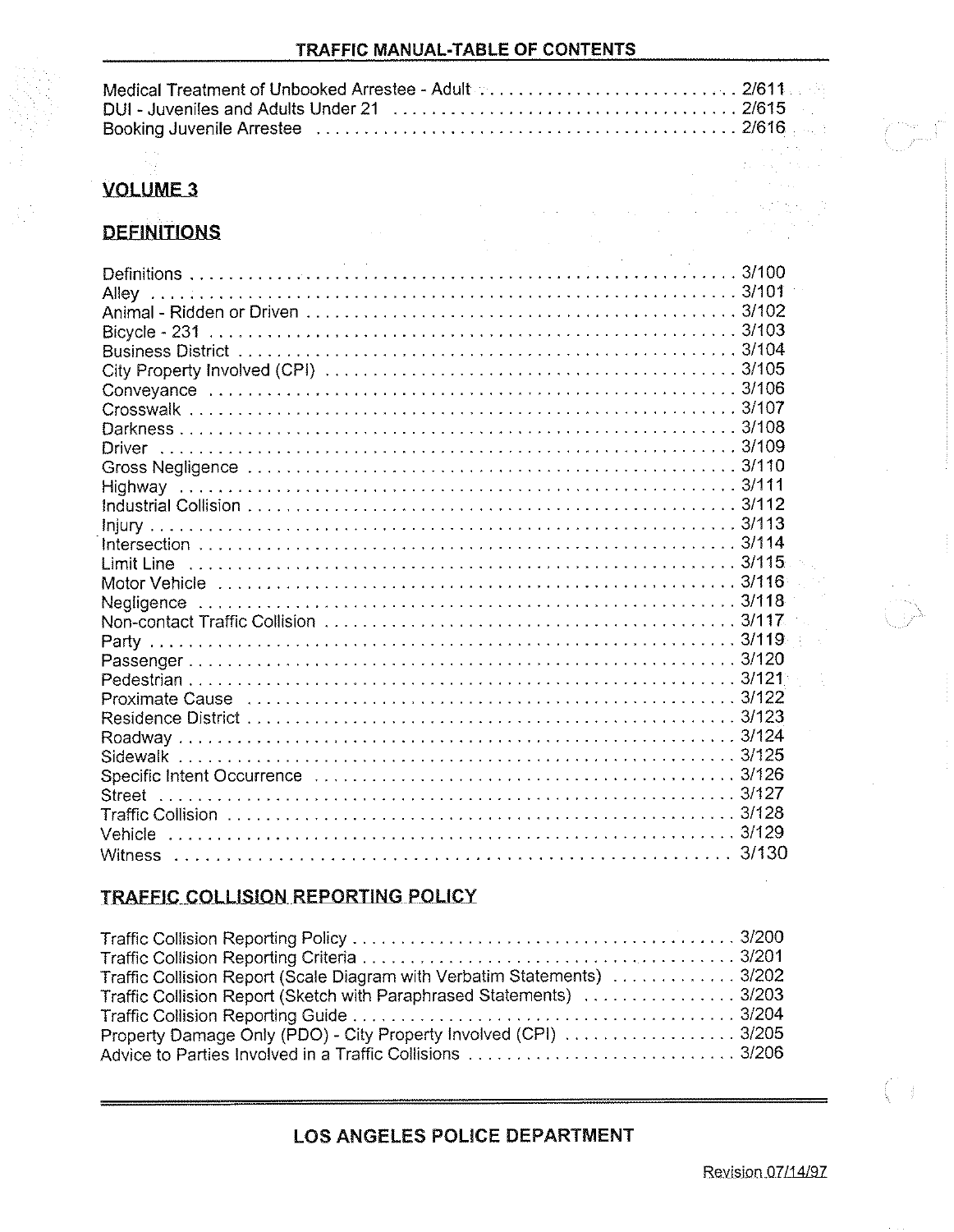| Animals, Bicycles and Trains involved in Traffic Collisions 3/210 |  |
|-------------------------------------------------------------------|--|
|                                                                   |  |
|                                                                   |  |
|                                                                   |  |
|                                                                   |  |

#### TRAFFIC COLLISION REPORT, CHP 555 FORM SET

| General Rules for Completion of the CHP 555 Form Set 3/301 |  |
|------------------------------------------------------------|--|

#### CHP 555 FORM SET, PAGE 1

| Special Conditions (and according to the control of the condition of the set of the conditions of the set of the set of the set of the set of the set of the set of the set of the set of the set of the set of the set of the |
|--------------------------------------------------------------------------------------------------------------------------------------------------------------------------------------------------------------------------------|
|                                                                                                                                                                                                                                |
|                                                                                                                                                                                                                                |
|                                                                                                                                                                                                                                |
|                                                                                                                                                                                                                                |
| Judicial District (all contacts) and all contacts are set of the contact of the contact of the contact of the                                                                                                                  |
|                                                                                                                                                                                                                                |
|                                                                                                                                                                                                                                |
|                                                                                                                                                                                                                                |
|                                                                                                                                                                                                                                |
|                                                                                                                                                                                                                                |
|                                                                                                                                                                                                                                |
|                                                                                                                                                                                                                                |
|                                                                                                                                                                                                                                |
|                                                                                                                                                                                                                                |
|                                                                                                                                                                                                                                |
|                                                                                                                                                                                                                                |
|                                                                                                                                                                                                                                |
|                                                                                                                                                                                                                                |
|                                                                                                                                                                                                                                |
|                                                                                                                                                                                                                                |
|                                                                                                                                                                                                                                |
|                                                                                                                                                                                                                                |
|                                                                                                                                                                                                                                |
|                                                                                                                                                                                                                                |
|                                                                                                                                                                                                                                |
|                                                                                                                                                                                                                                |
|                                                                                                                                                                                                                                |
|                                                                                                                                                                                                                                |
|                                                                                                                                                                                                                                |
|                                                                                                                                                                                                                                |
|                                                                                                                                                                                                                                |
|                                                                                                                                                                                                                                |
|                                                                                                                                                                                                                                |
|                                                                                                                                                                                                                                |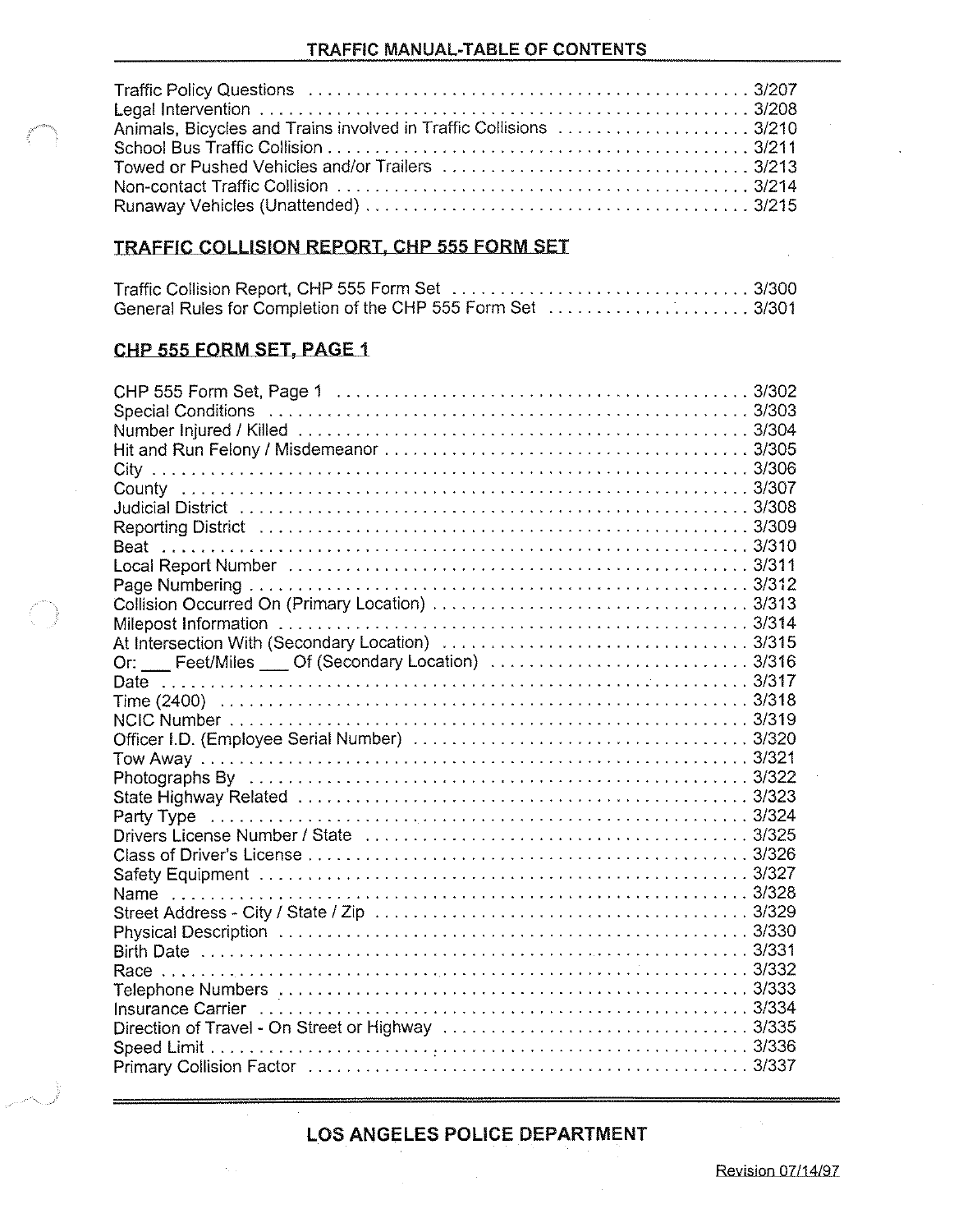| Prior Mechanical Defects (and the context of the context of the context of the context of the context of the c |  |
|----------------------------------------------------------------------------------------------------------------|--|
|                                                                                                                |  |
|                                                                                                                |  |
|                                                                                                                |  |
|                                                                                                                |  |
|                                                                                                                |  |

# CHP 555 FORM SET, PAGE 2

| Property Owner Notified et al., et al., et al., et al., et al., et al., et al., et al., et al., et al., et al.                                                                                                                |       |
|-------------------------------------------------------------------------------------------------------------------------------------------------------------------------------------------------------------------------------|-------|
|                                                                                                                                                                                                                               |       |
|                                                                                                                                                                                                                               |       |
| Seating Position (Enter on Injured / Passenger / Witness Page) 3/359                                                                                                                                                          |       |
| Safety Equipment (Enter on CHP 555 Form Set Page 1 and Inj/Wit/Pass Page) 3/360                                                                                                                                               |       |
| Ejected From Vehicle (Enter on Injured / Witness / Passenger Page)                                                                                                                                                            | 3/361 |
| Collision Analysis (and all and all analysis) and all and all and all and all analysis (and all and all analysis (and all all and all all and all all and all all and all all and all all and all all all all all all all all |       |
|                                                                                                                                                                                                                               |       |
|                                                                                                                                                                                                                               |       |
|                                                                                                                                                                                                                               |       |
|                                                                                                                                                                                                                               |       |
|                                                                                                                                                                                                                               |       |
|                                                                                                                                                                                                                               |       |
|                                                                                                                                                                                                                               |       |
|                                                                                                                                                                                                                               |       |
|                                                                                                                                                                                                                               |       |
|                                                                                                                                                                                                                               |       |
|                                                                                                                                                                                                                               |       |
|                                                                                                                                                                                                                               |       |
|                                                                                                                                                                                                                               |       |
|                                                                                                                                                                                                                               |       |
|                                                                                                                                                                                                                               |       |
|                                                                                                                                                                                                                               |       |

#### INJURED / WITNESS / PASSENGER PAGE, CHP 555 FORM SET

| Injured / Witness / Passenger Page, CHP 555 Form Set 3/380 |  |
|------------------------------------------------------------|--|
|                                                            |  |
|                                                            |  |
|                                                            |  |
|                                                            |  |

# LOS ANGELES POLICE DEPARTMENT

Revision 07/14/97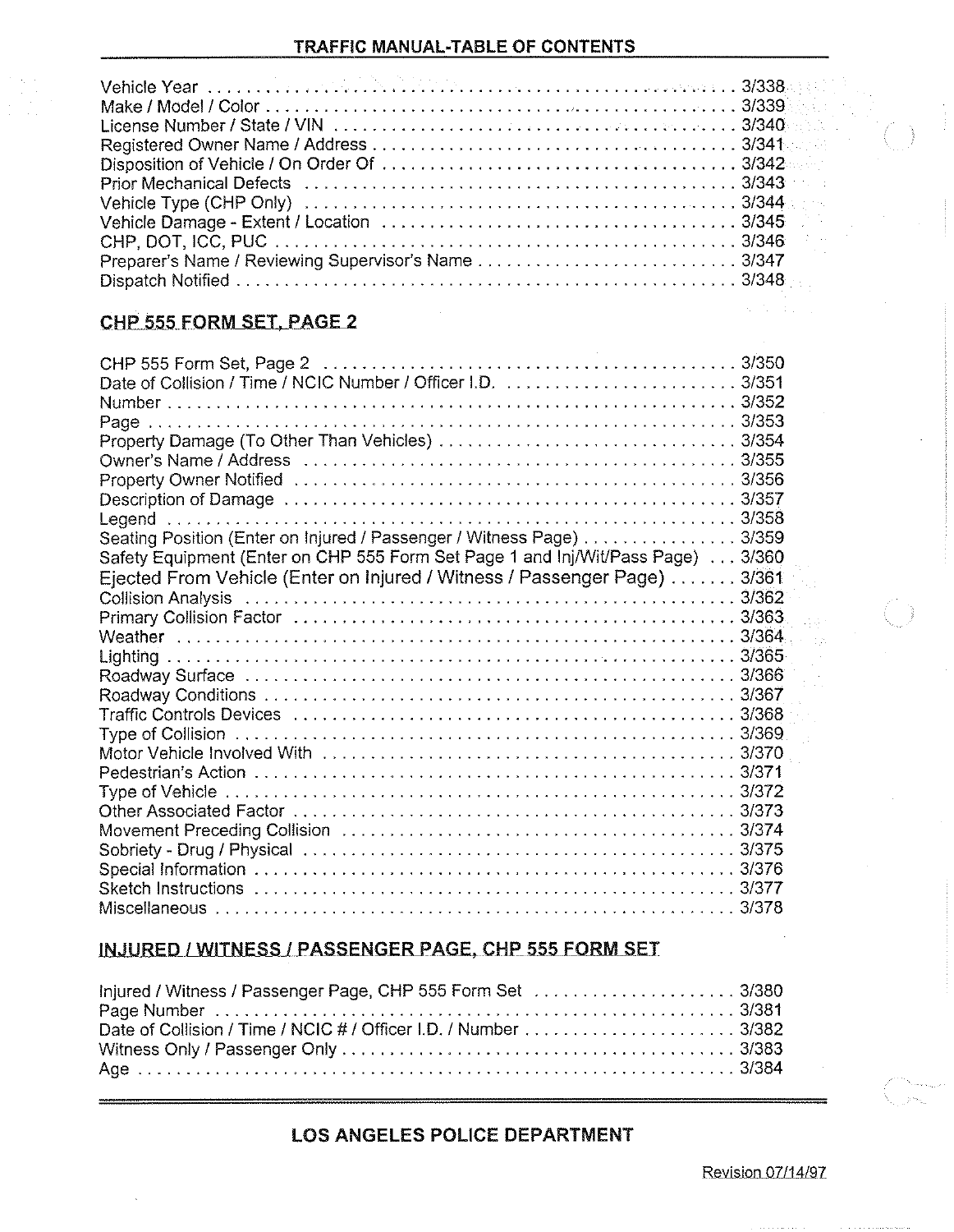#### FACTUAL DIAGRAM PAGE, CHP 555 FORM SET

#### NARRATIVE / SUPPLEMENTAL, CHP FORM 556

|--|--|--|--|

#### CHP FORM 556, NARRATIVE

| Preparer's Name / I.D. Number / Month, Day, Year 3/440 |  |
|--------------------------------------------------------|--|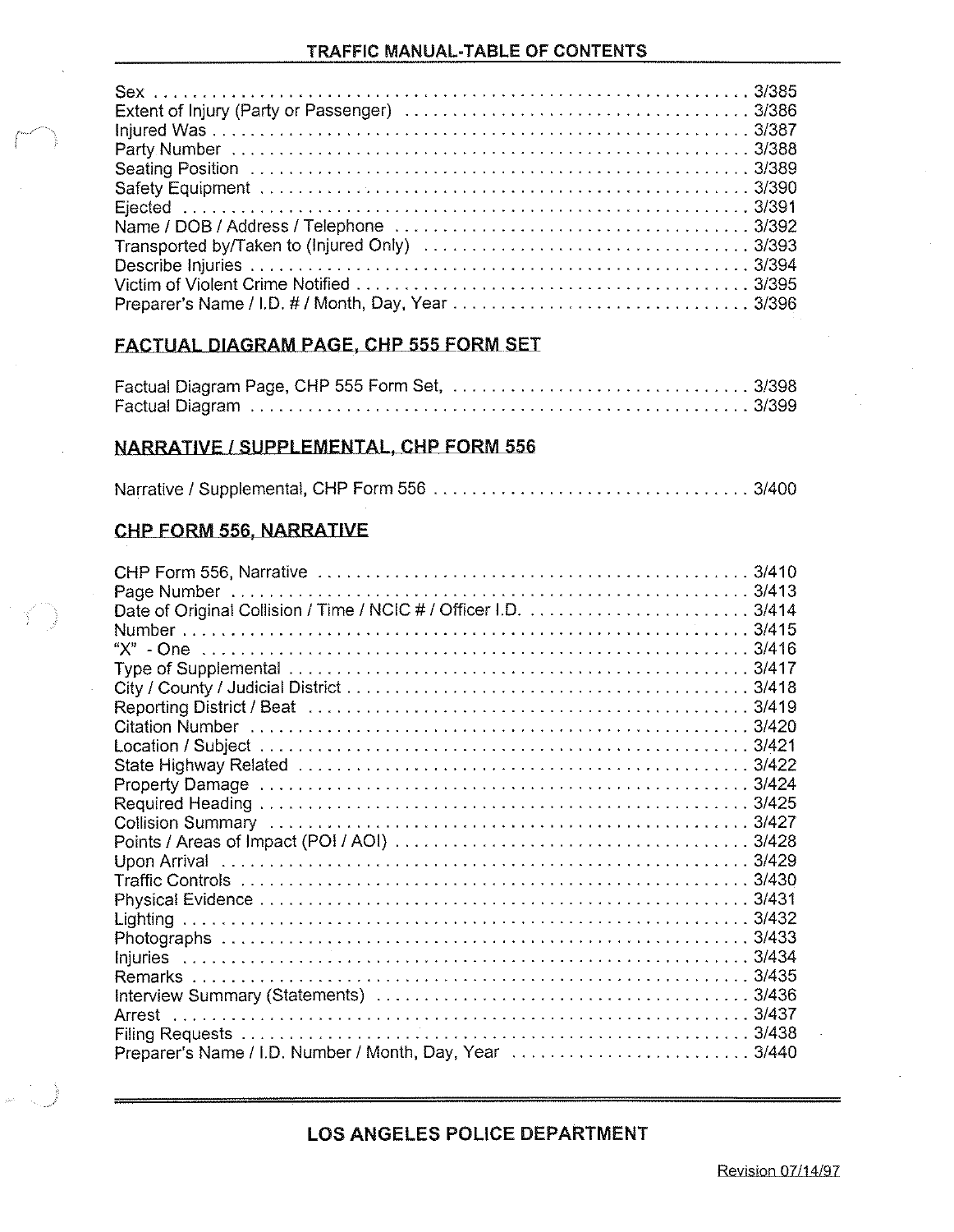#### CHP FORM 556 SUPPLEMENTAL **AND THE FORM 556**

| <b>CHP Form 556 Supplemental Williams (2008)</b>                     |  |  |
|----------------------------------------------------------------------|--|--|
|                                                                      |  |  |
| Date of Original Collision / Time / NCIC Number / Officer I.D. 3/456 |  |  |
|                                                                      |  |  |
|                                                                      |  |  |
|                                                                      |  |  |
|                                                                      |  |  |
|                                                                      |  |  |
|                                                                      |  |  |
|                                                                      |  |  |
|                                                                      |  |  |
|                                                                      |  |  |
|                                                                      |  |  |

#### LOS ANGELES MUNICIPAL SUPPLEMENT

| Date / Time / NCIC Number / Officer I.D. Number 3/502 |  |  |
|-------------------------------------------------------|--|--|
|                                                       |  |  |
|                                                       |  |  |
|                                                       |  |  |
|                                                       |  |  |
|                                                       |  |  |
|                                                       |  |  |

#### PROPERTY DAMAGE ONLY, CHP FORM 555-03

| 1000 Hotel Hotel Hotel Hotel Hotel Hotel 사용 사용 수 있습니다.<br>2001년 - 대한민국의 대한민국의 대한민국의 대한민국의 대한민국의 대한민국의 대한민국의 대한민국의 대한민국의 대한민국의 대한민국의 대한민국의 대한민국의 대한민국의 대한민국의 대한민국의 대한민국의 |  |
|-------------------------------------------------------------------------------------------------------------------------------------------------------------------------|--|
|                                                                                                                                                                         |  |
|                                                                                                                                                                         |  |
|                                                                                                                                                                         |  |

#### CITY PROPERTY INVOLVED (CPI) TRAFFIC COLLISIONS

| Duties of Employee Involved in Traffic Collisions 3/701               |  |
|-----------------------------------------------------------------------|--|
| CPI Traffic Collisions Occurring Outside of LAPD Jurisdiction 3/702   |  |
|                                                                       |  |
|                                                                       |  |
| Advising Other Parties When Department Employee Involved in T/C 3/705 |  |
| Investigating Officer's Duties on CPI Traffic Collision 3/706         |  |
| Notifying the City Attorney on CPI Traffic Collisions 3/707           |  |
| Reporting Department Employee Traffic Collisions to the DMV 3/708     |  |
|                                                                       |  |
|                                                                       |  |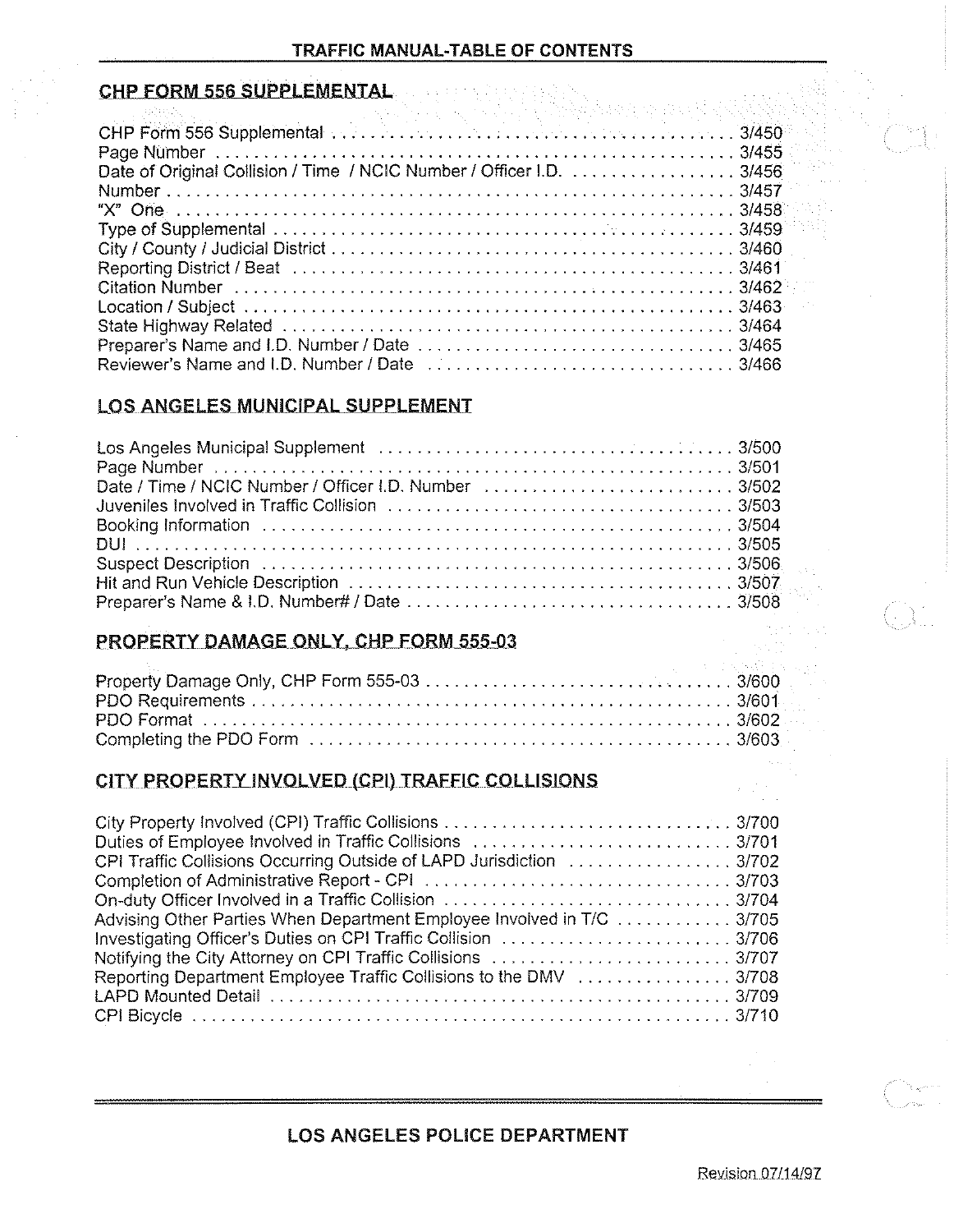#### SKID SPEED CHART, CHP FORM 185

| $\mathcal{L} \rightarrow$ |  |
|---------------------------|--|
|                           |  |
|                           |  |
|                           |  |
|                           |  |
|                           |  |
|                           |  |
|                           |  |
|                           |  |
|                           |  |
|                           |  |
|                           |  |
|                           |  |
|                           |  |
|                           |  |

#### TRUCK / BUS SUPPLEMENTAL, CHP FORM 555D

# HAZARDOUS MATERIALS IN TRAFFIC COLLISIONS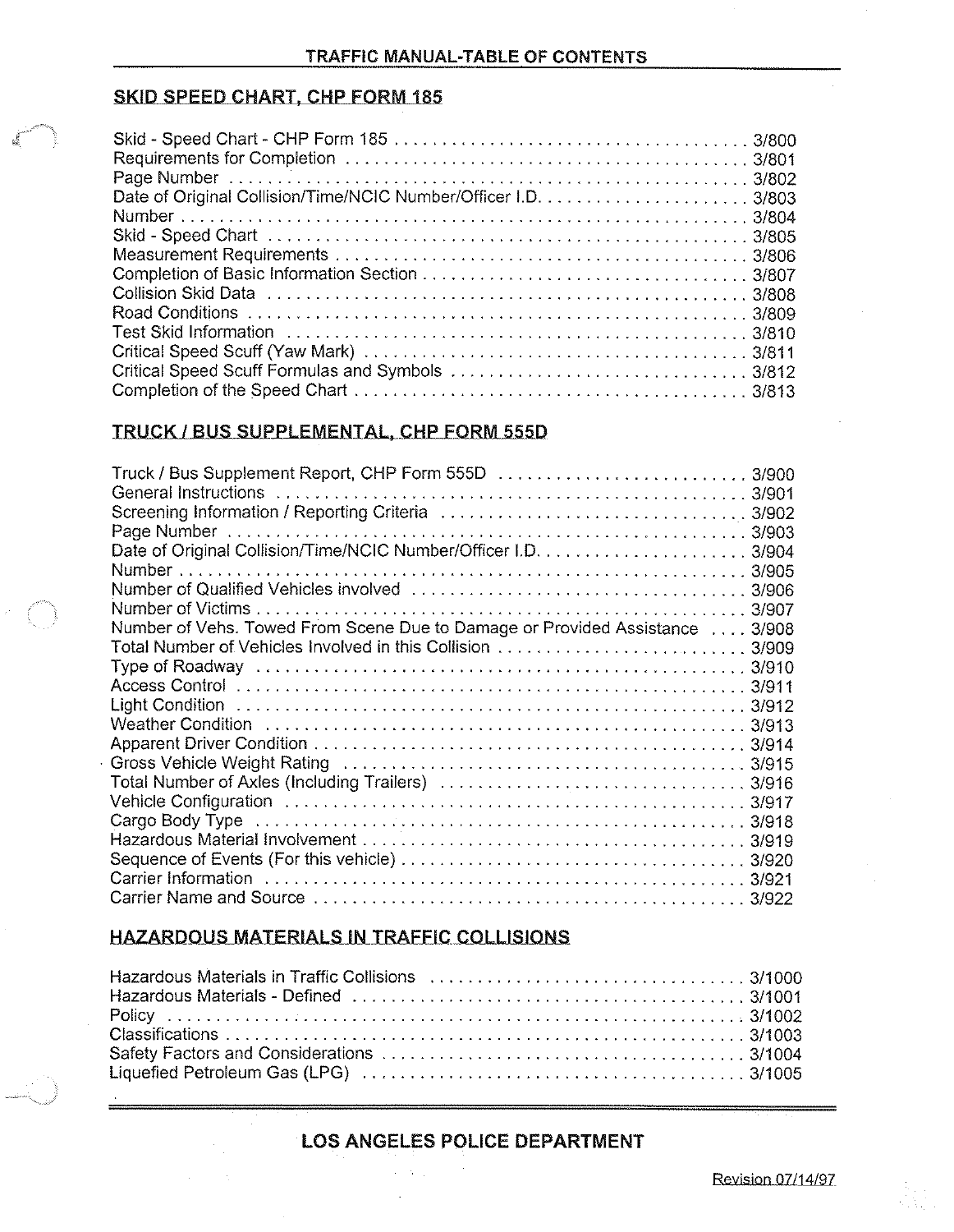#### **INVESTIGATIVE RESPONSIBILITY**

| Assignment of Traffic Collision Call to Other Than Witnessing Officer  3/1104 |  |
|-------------------------------------------------------------------------------|--|
| Reporting Traffic Collisions Not Investigated At-scene 3/1105                 |  |
|                                                                               |  |
| Investigative Responsibility for Pursuit Collisions / Arrests 3/1107.         |  |
|                                                                               |  |

#### **AT-SCENE INVESTIGATIONS**

| 1000 Andrews Andrews Andrews Andrews Andrews Andrews Andrews Andrews Andrews Andrews Andrews Andrews Andrews A |  |
|----------------------------------------------------------------------------------------------------------------|--|
|                                                                                                                |  |
|                                                                                                                |  |
|                                                                                                                |  |
|                                                                                                                |  |
|                                                                                                                |  |
|                                                                                                                |  |
|                                                                                                                |  |
|                                                                                                                |  |
|                                                                                                                |  |
|                                                                                                                |  |
|                                                                                                                |  |
|                                                                                                                |  |
|                                                                                                                |  |

#### **HIT AND RUN COLLISIONS**

ÿ.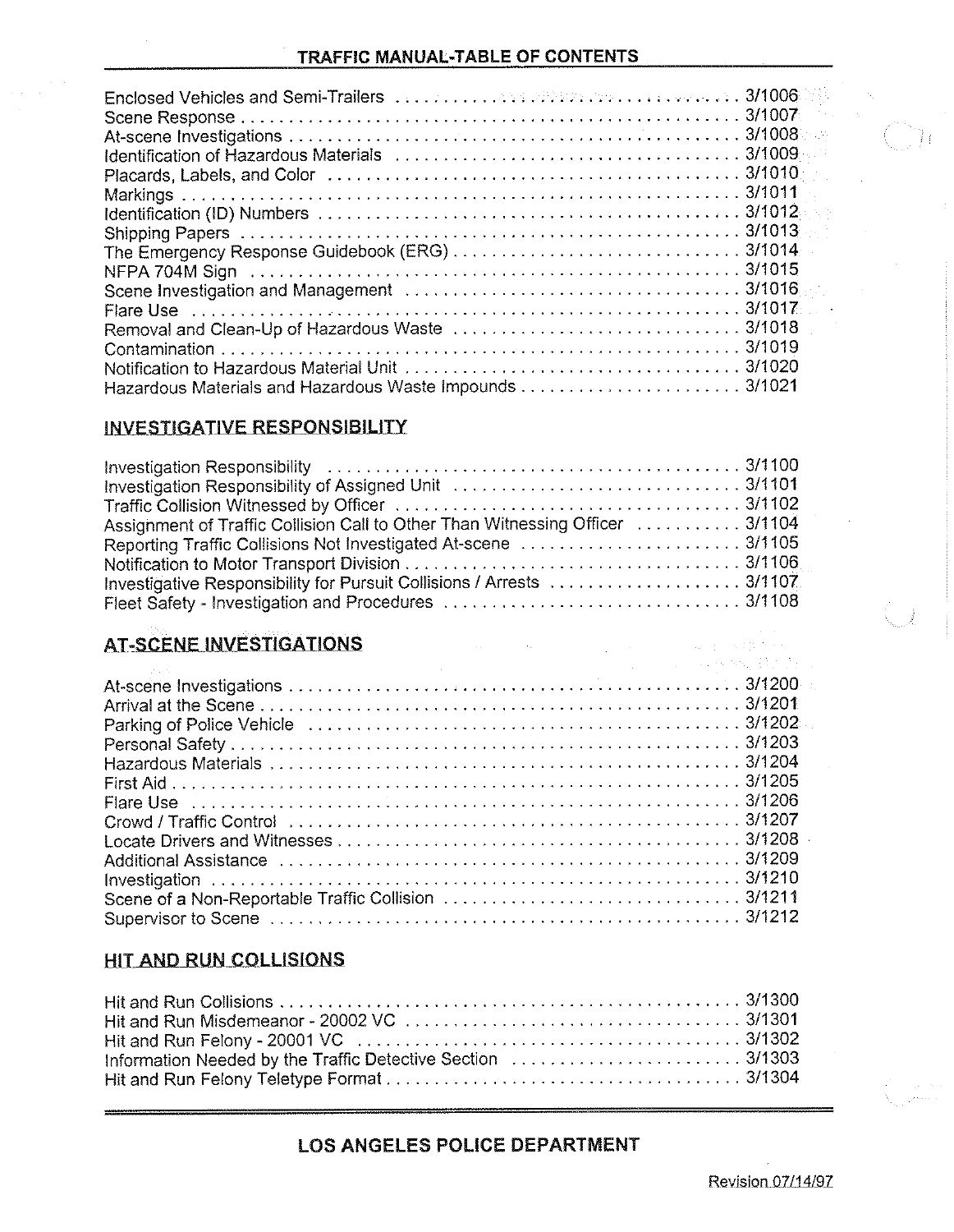|               | TRAFFIC MANUAL-TABLE OF CONTENTS |
|---------------|----------------------------------|
| $\mathcal{L}$ |                                  |
|               |                                  |

#### IMPOUND VEHICLES

#### SKID AND TIRE MARKS

#### **AIRCRAFT MISHAP INVESTIGATIONS**

#### **TRAFFIC COORDINATION SECTION**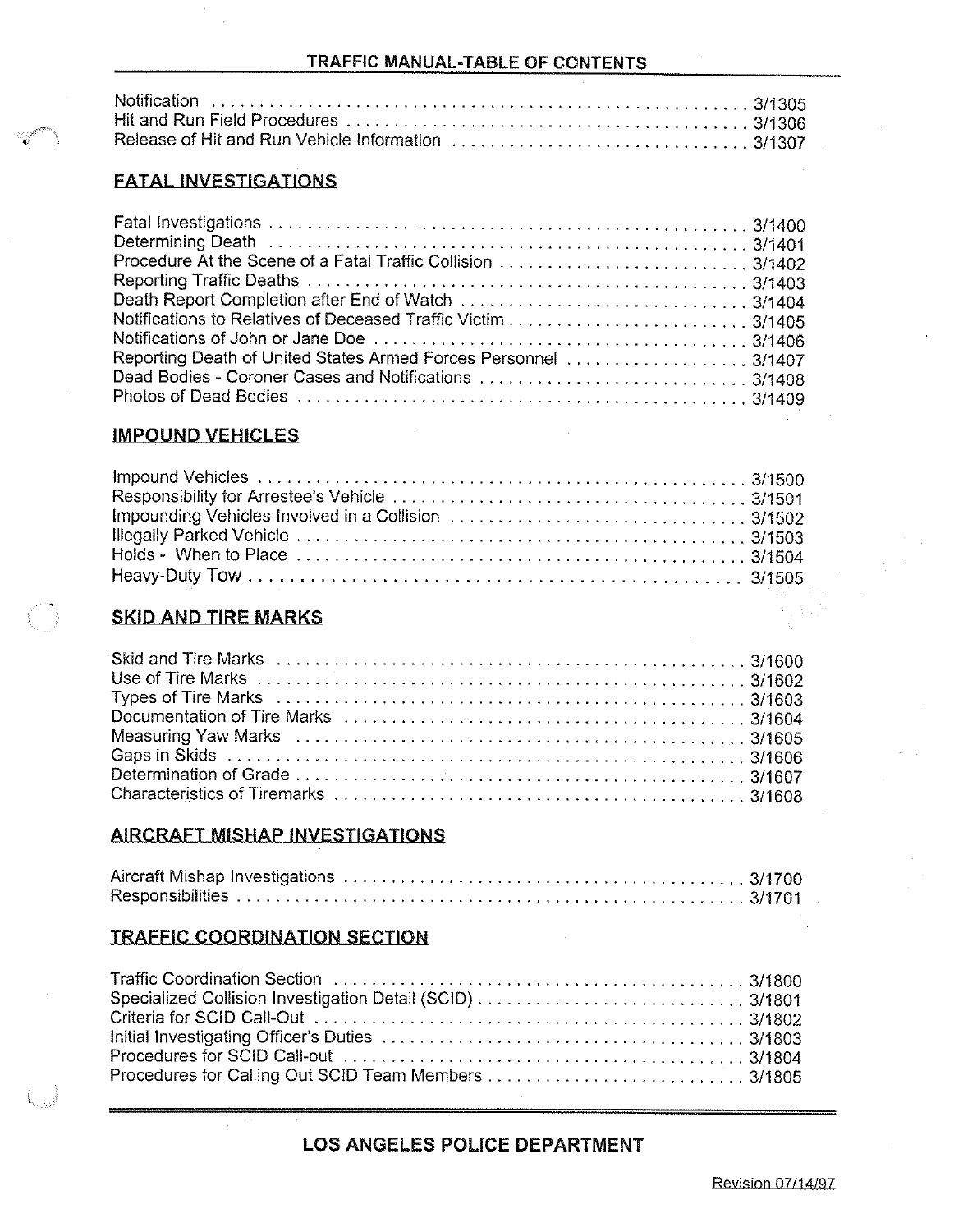| TCS Procedures for Calling Out a Specialized Enforcement Unit (SEU) 3/1815 |  |
|----------------------------------------------------------------------------|--|

# TRAFFIC DAILY FIELD ACTIVITY REPORT (TDFAR). FORM 15.52.1

| Mover Recap (Alternative Alternative Alternative Alternative Alternative Alternative Alternative Alternative A                                                                                                                 |  |
|--------------------------------------------------------------------------------------------------------------------------------------------------------------------------------------------------------------------------------|--|
|                                                                                                                                                                                                                                |  |
|                                                                                                                                                                                                                                |  |
|                                                                                                                                                                                                                                |  |
|                                                                                                                                                                                                                                |  |
| Special Survey Network of Christmas and Street Street Street Street Street Street Street Street Street Street                                                                                                                  |  |
| Available Time (all contacts and all contacts and all contacts are all contacts and available Time (all contacts and all contacts and all contacts and all contacts and all contacts are $3/1921$                              |  |
|                                                                                                                                                                                                                                |  |
|                                                                                                                                                                                                                                |  |
|                                                                                                                                                                                                                                |  |
|                                                                                                                                                                                                                                |  |
| Total Miles (all contacts) and the contact of the Catalonian Contact of the Catalonian Contact of the Catalonia                                                                                                                |  |
|                                                                                                                                                                                                                                |  |
| Citation Start Time (all contacts and contacts are contact to the contact of the citation Start Time (all contacts are contact and the citation of the citation of the citation of the citation of the citation of the citatio |  |
|                                                                                                                                                                                                                                |  |
|                                                                                                                                                                                                                                |  |
|                                                                                                                                                                                                                                |  |
|                                                                                                                                                                                                                                |  |
|                                                                                                                                                                                                                                |  |
|                                                                                                                                                                                                                                |  |
|                                                                                                                                                                                                                                |  |
|                                                                                                                                                                                                                                |  |
|                                                                                                                                                                                                                                |  |
|                                                                                                                                                                                                                                |  |
|                                                                                                                                                                                                                                |  |
| Deadlines - Traffic Daily Field Activities Report and Traffic Collision Reports 3/1941                                                                                                                                         |  |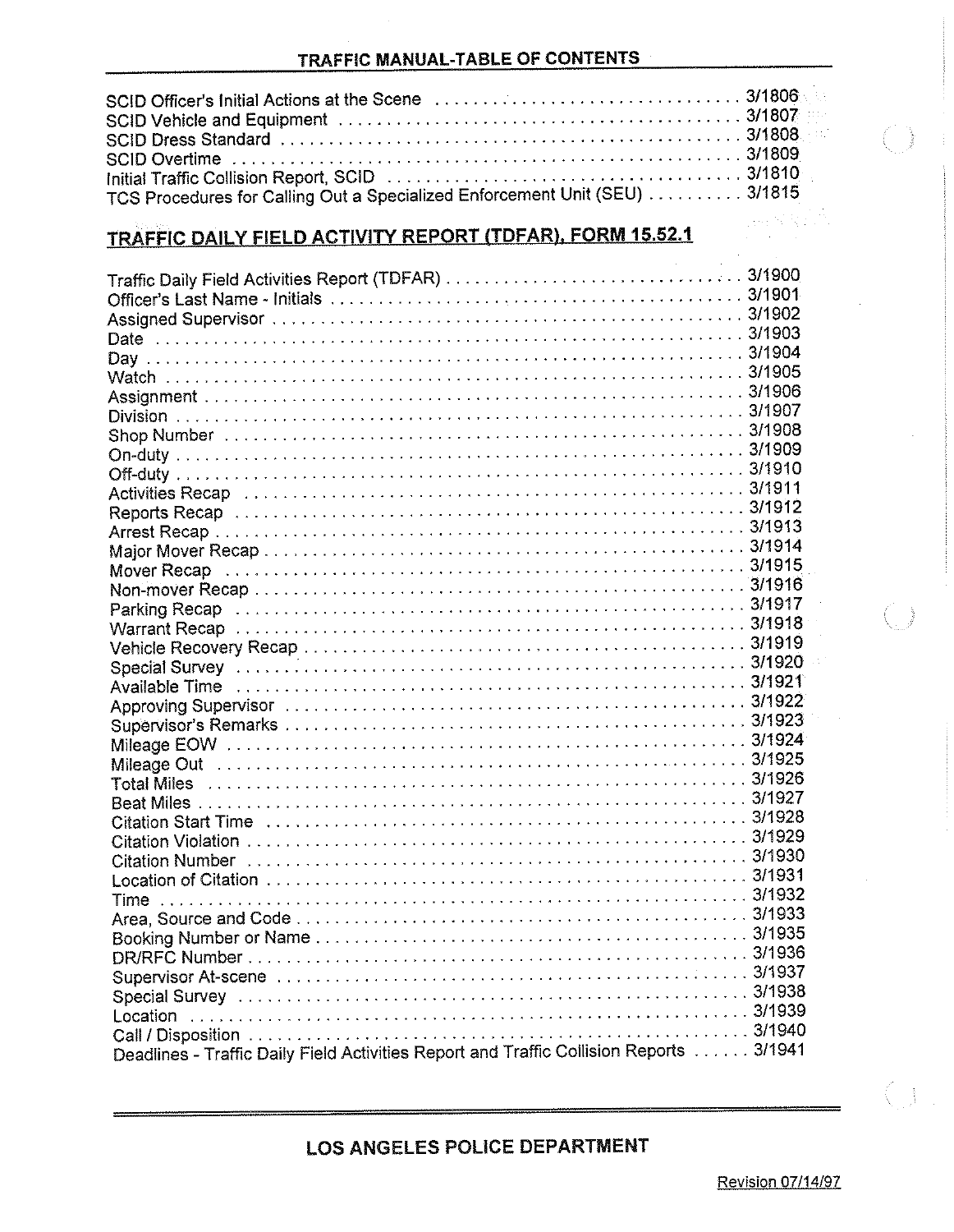#### **VOLUME 4**

#### TRAFFIC DETECTIVE SECTION (TDS)

# **AUDITING UNIT PROCEDURES**

| Filing Procedures From Traffic Collision Reports  4/208 |
|---------------------------------------------------------|
|                                                         |
|                                                         |
|                                                         |

#### INVESTIGATIVE UNiT PROCEDURES

# **TDS FORMS**

|--|--|--|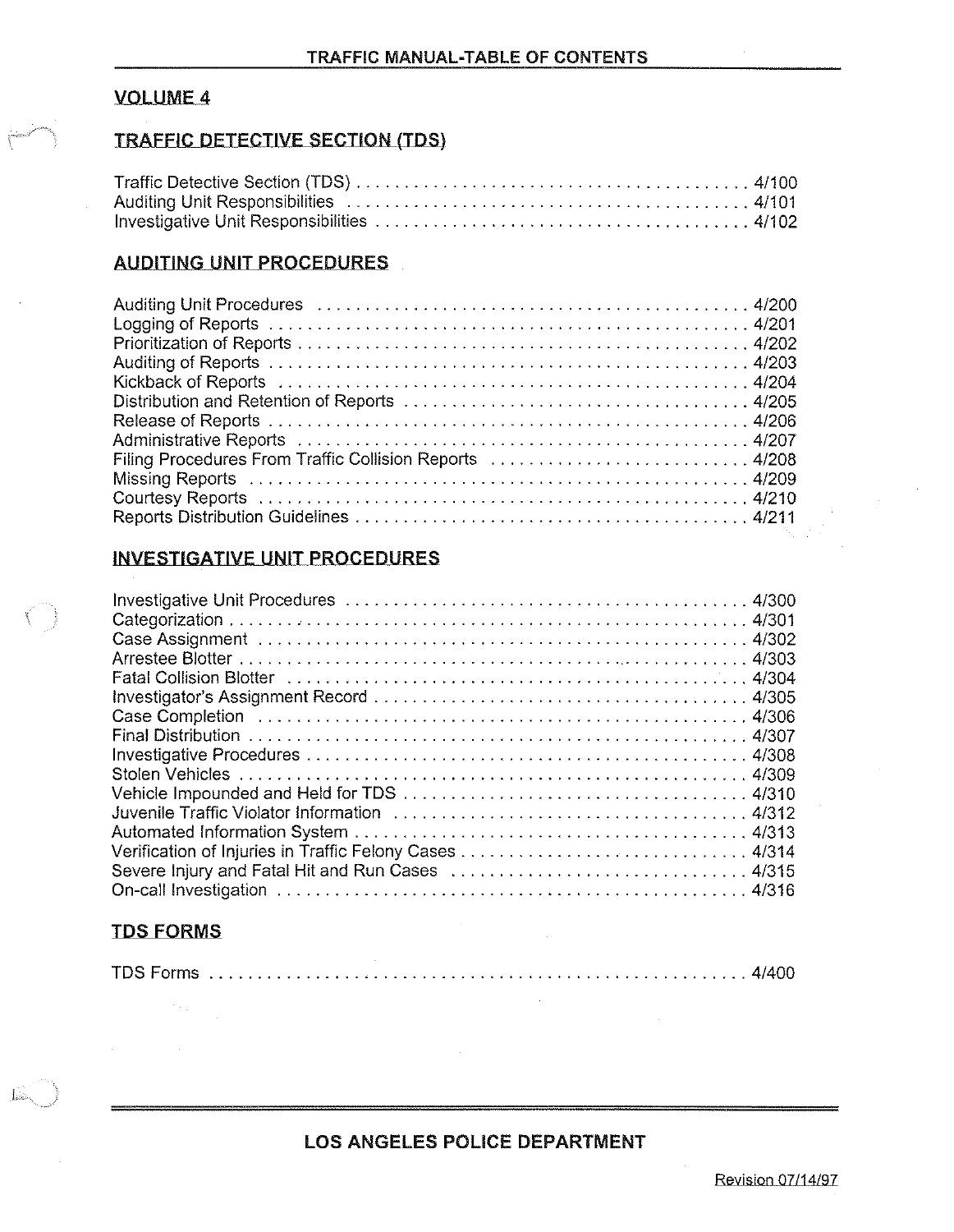#### **TRAFFIC COLLISION STATUS REPORT, FORM 4.16**

| Death                                      |
|--------------------------------------------|
|                                            |
|                                            |
|                                            |
|                                            |
|                                            |
|                                            |
|                                            |
|                                            |
|                                            |
|                                            |
|                                            |
|                                            |
|                                            |
|                                            |
|                                            |
|                                            |
|                                            |
|                                            |
|                                            |
|                                            |
|                                            |
|                                            |
|                                            |
|                                            |
| INVESTICATORIS CASE DROGRESS LOG EORM 1 AA |
|                                            |

#### <u>INVESTIGATOR'S CASE PROGRESS LOG, FORM 1.44</u>

#### DISTRIBUTION TRANSMITTAL, FORM 4.44

#### NOTICE TO CONTACT INVESTIGATOR, FORM 15.38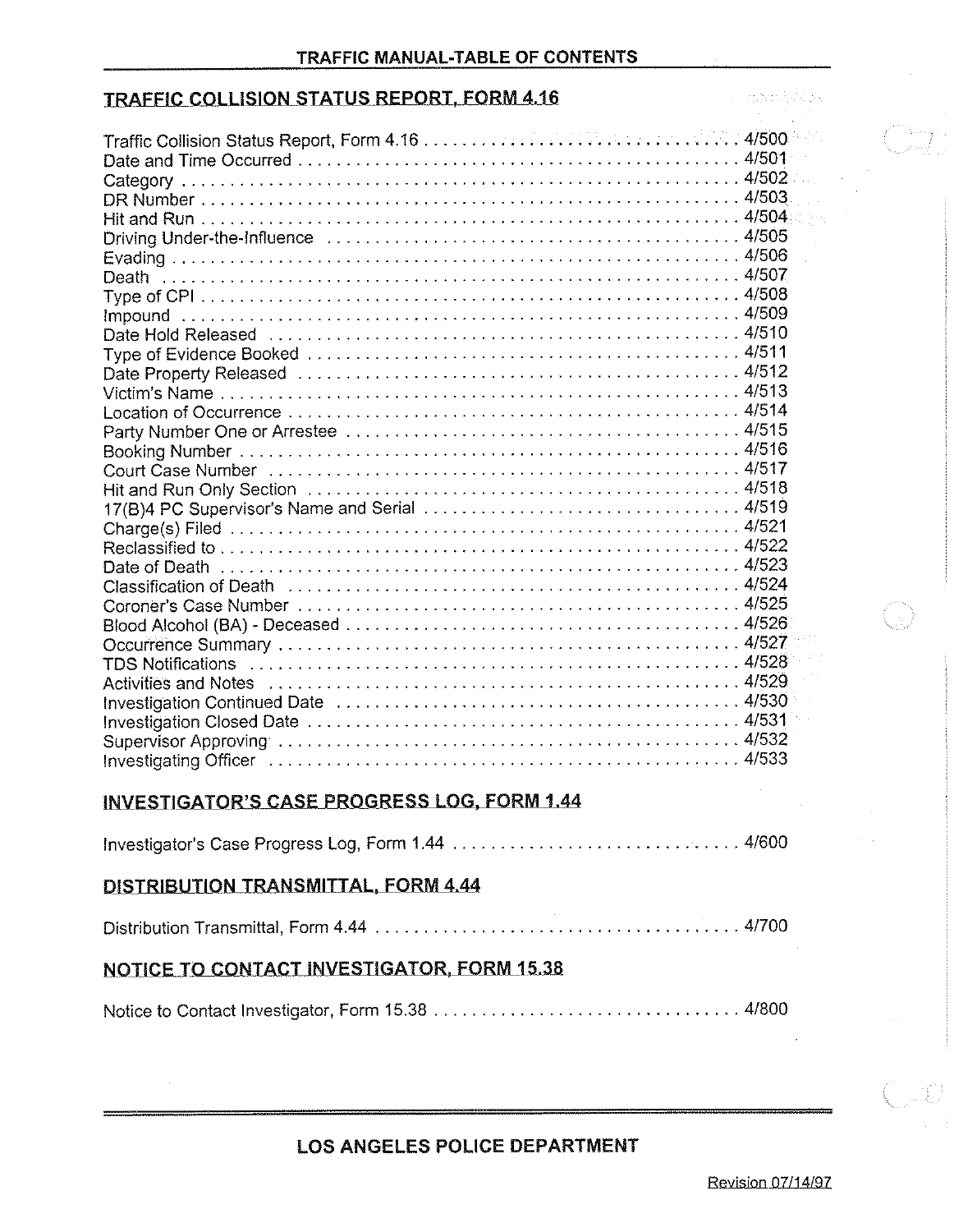#### AUDITS AND CONTROLS

#### **VOLUME 5**

,.. ,...

.t

#### MOTORCYCLE POLICIES AND PROCEDURES

#### CARE AND USE OF MOTQRCYCLES

| Permit to Regularly Home-Garage a Department Vehicle 5/307       |  |
|------------------------------------------------------------------|--|
|                                                                  |  |
|                                                                  |  |
|                                                                  |  |
| Motor Officers Loaned to Non-riding Positions 5/311              |  |
| Maintenance of Motorcycle - Officer's Responsibilities 5/312     |  |
|                                                                  |  |
|                                                                  |  |
|                                                                  |  |
|                                                                  |  |
|                                                                  |  |
|                                                                  |  |
|                                                                  |  |
|                                                                  |  |
| Storage of Motorcycle when on Vacation or Extended Absence 5/321 |  |
|                                                                  |  |
|                                                                  |  |
|                                                                  |  |
|                                                                  |  |
|                                                                  |  |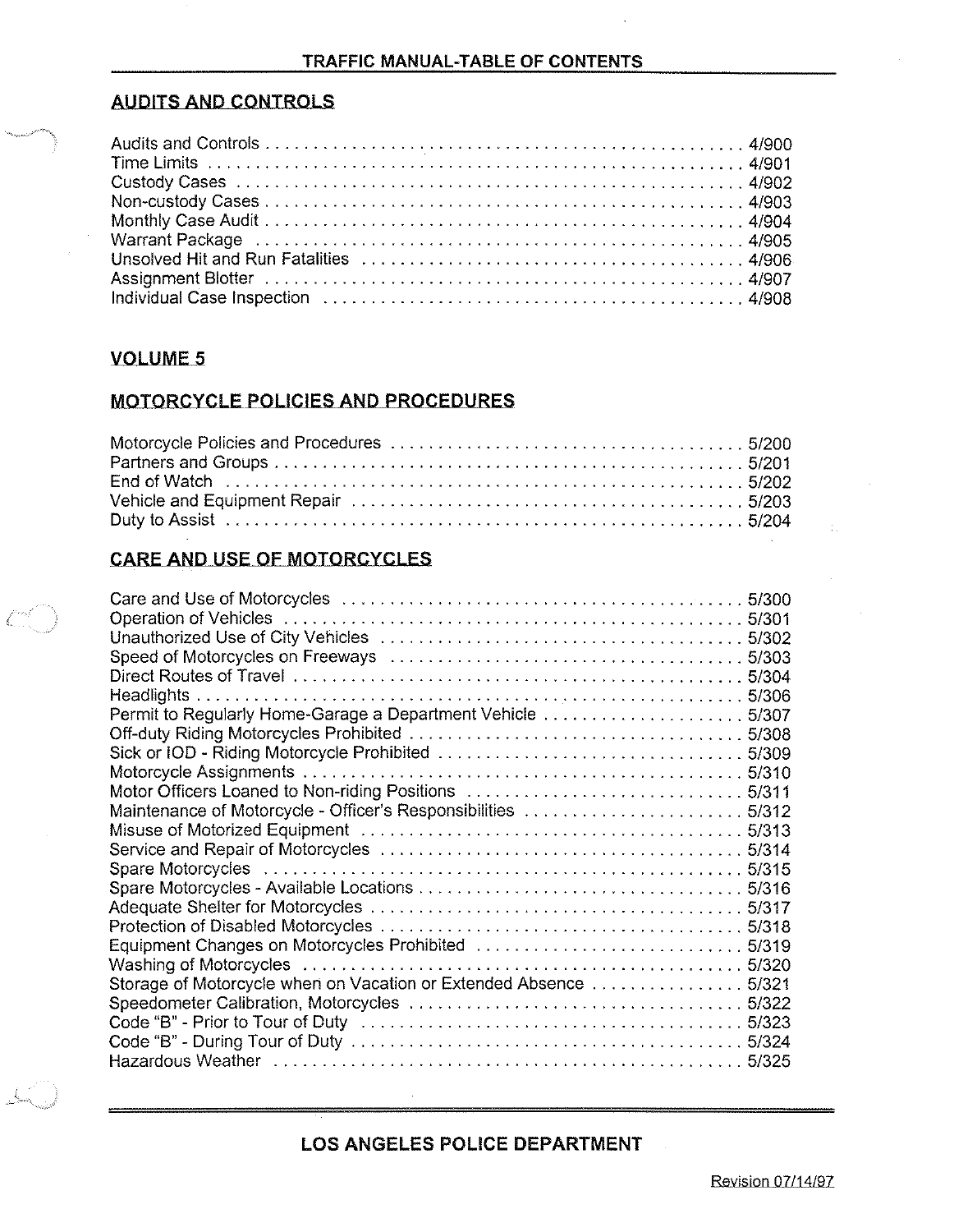# TRAFFIC ENFORCEMENT UNIFORM AND EQUIPMENT

#### **VOLUME 6**

# **COLLISION INVESTIGATION OFFICER TRAINING PROGRAM**

| Collision Investigation Officer Training Program Length  6/102      |  |
|---------------------------------------------------------------------|--|
|                                                                     |  |
| Collision Investigation Training Officer's Responsibilities  6/106  |  |
|                                                                     |  |
|                                                                     |  |
| Traffic Division Watch Commander's Responsibilities 6/109           |  |
|                                                                     |  |
|                                                                     |  |
| Collision Investigation Officer Training Program Examination  6/115 |  |
|                                                                     |  |
|                                                                     |  |

#### **APPENDIX**